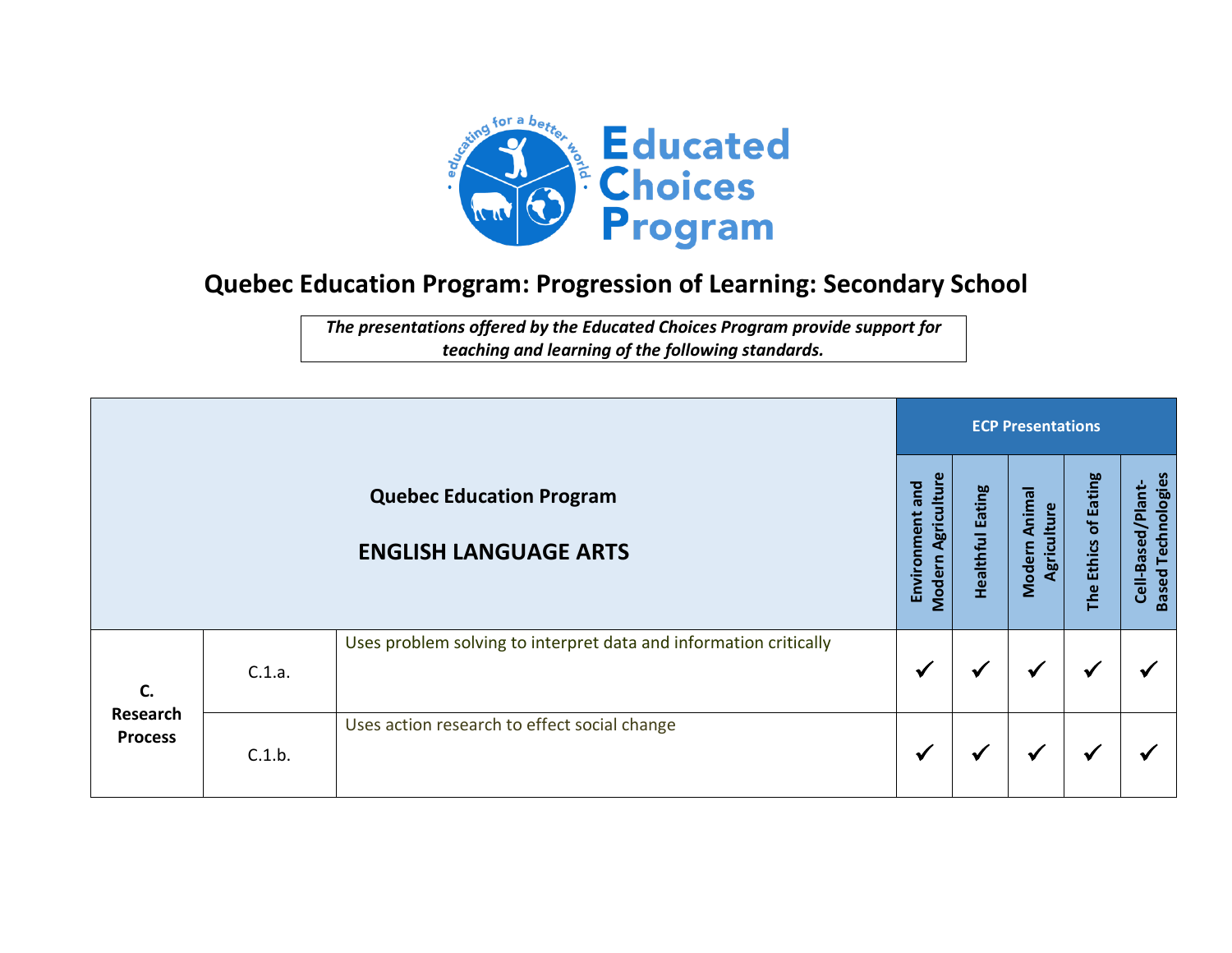|                                                      |      |                                                                                                                                                                                                                                                                                                                   | <b>ECP Presentations</b>                     |                         |                              |                      |                                                |  |  |
|------------------------------------------------------|------|-------------------------------------------------------------------------------------------------------------------------------------------------------------------------------------------------------------------------------------------------------------------------------------------------------------------|----------------------------------------------|-------------------------|------------------------------|----------------------|------------------------------------------------|--|--|
|                                                      |      | <b>Quebec Education Program</b><br><b>ETHICS AND RELIGIOUS CULTURE</b>                                                                                                                                                                                                                                            | <b>Modern Agriculture</b><br>Environment and | <b>Healthful Eating</b> | Modern Animal<br>Agriculture | The Ethics of Eating | <b>Based Technologies</b><br>Cell-Based/Plant- |  |  |
| Competency<br>1: Reflects<br>on ethical<br>questions | A.4  | Explains what motivates a person's choices (e.g. a young person gets<br>up early to train because he/she wants to do well in a sport; a group<br>organizes a neighbourhood composting system because it believes that<br>small actions will ensure the future of the planet)                                      | $\checkmark$                                 |                         |                              |                      |                                                |  |  |
|                                                      | A.10 | Makes connections between freedom and the pursuit of the common<br>good                                                                                                                                                                                                                                           | $\checkmark$                                 | √                       |                              |                      |                                                |  |  |
|                                                      | A.11 | Makes connections between freedom and the recognition of others                                                                                                                                                                                                                                                   | $\checkmark$                                 |                         | √                            |                      |                                                |  |  |
|                                                      | E.4  | Explains some current challenges in the relationship between human<br>beings and the environment (e.g. exploitation of natural resources,<br>space exploration, research into genetics and GMOs):<br>issues<br>actors involved<br>statistics<br>scope of the problem<br>tensions, values and norms at stake, etc. | $\checkmark$                                 |                         |                              | √                    |                                                |  |  |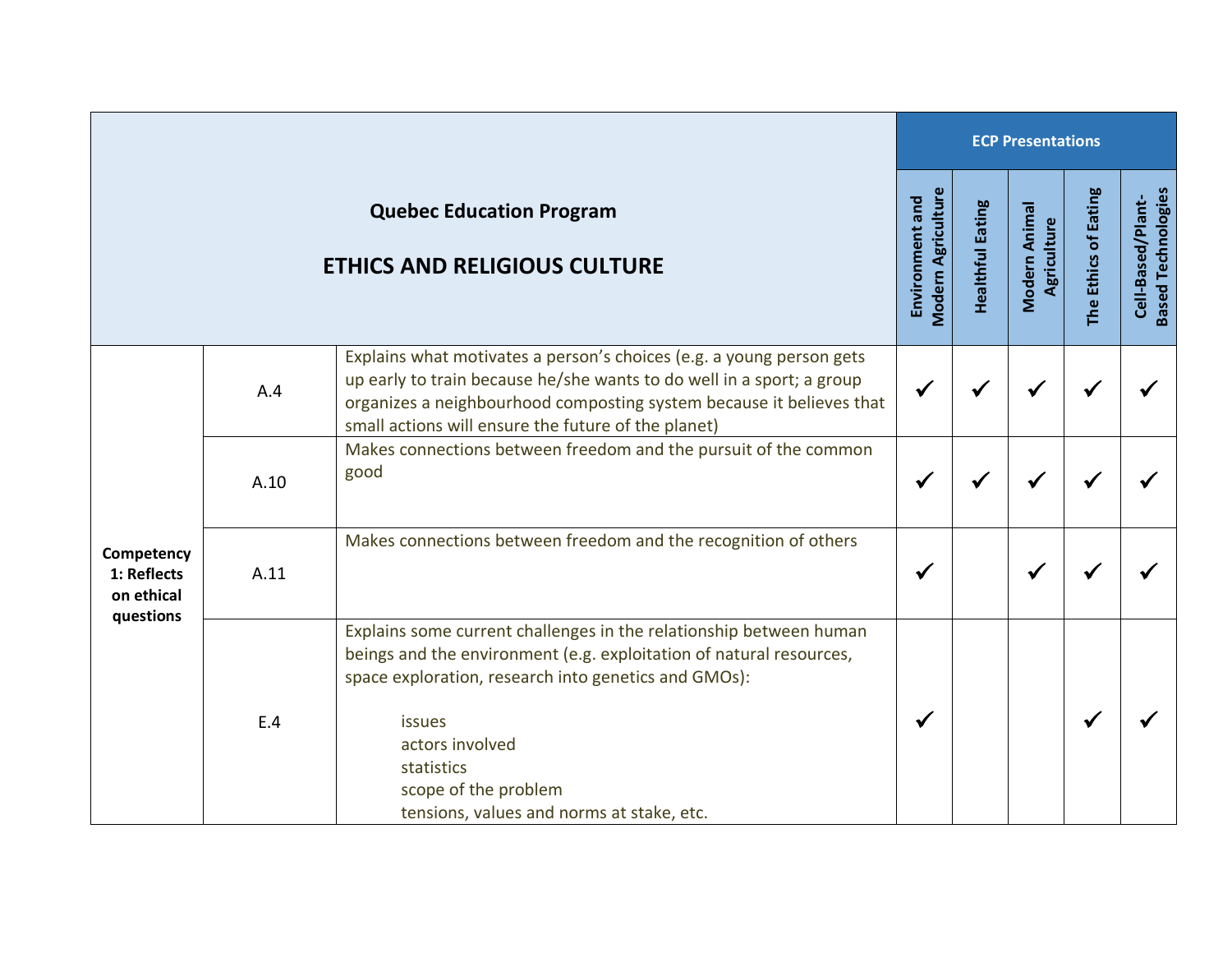| Competency<br>1: Reflects<br>on ethical<br>questions | E.5    | Explains some possible actions or options, given the challenges in the<br>relationship between human beings and the environment (e.g.<br>composting or burning organic matter):<br>description of the action intention<br>people involved<br>values<br>possible consequences, etc.                            |  |  |  |
|------------------------------------------------------|--------|---------------------------------------------------------------------------------------------------------------------------------------------------------------------------------------------------------------------------------------------------------------------------------------------------------------|--|--|--|
|                                                      | E.6    | Gives examples of how certain references can guide individual or group<br>actions in the face of challenges to the future of humanity (e.g. the<br>value of respect for the environment [reference] inspires certain<br>people to buy local products in order to avoid transportation over long<br>distances) |  |  |  |
|                                                      | F.3    | Gives examples of situations that raise an issue related to justice (e.g.<br>distribution of wealth, euthanasia, working conditions in poor<br>countries)                                                                                                                                                     |  |  |  |
|                                                      | G.2    | Names elements that can be difficult to balance and become sources<br>of human ambivalence (e.g. reason and passion; morality, immorality<br>and amorality; truth and lies; good and evil; satisfaction and<br>frustration; pride and modesty; regret and contentment)                                        |  |  |  |
| Competency<br>3: Engages in<br><b>Dialogue</b>       | B.2.d. | Is open to different ways of thinking                                                                                                                                                                                                                                                                         |  |  |  |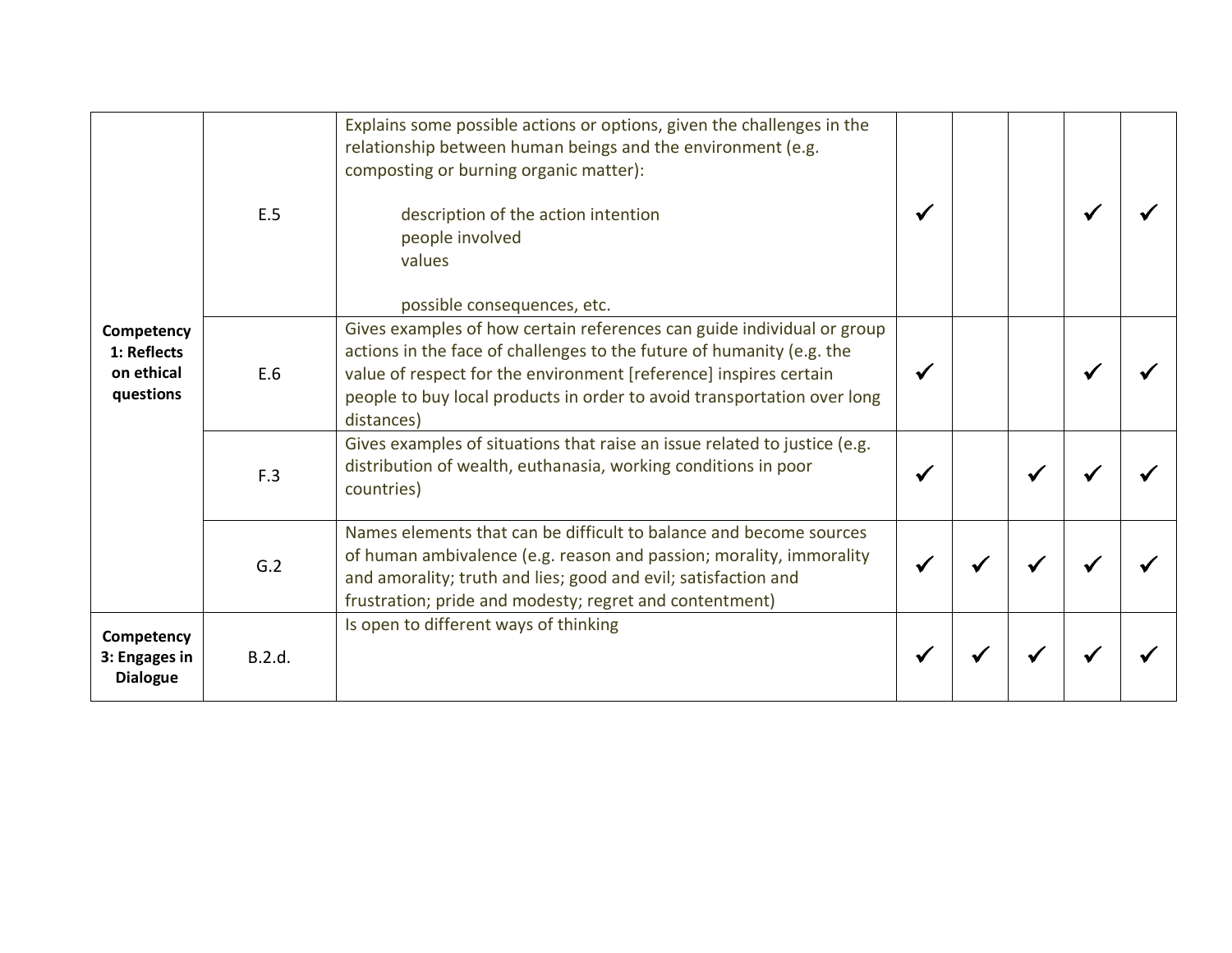|                                                                               |                                              |                                                                                                                                                                                                           |                                              | <b>ECP Presentations</b> |                              |                      |                                                |  |  |  |
|-------------------------------------------------------------------------------|----------------------------------------------|-----------------------------------------------------------------------------------------------------------------------------------------------------------------------------------------------------------|----------------------------------------------|--------------------------|------------------------------|----------------------|------------------------------------------------|--|--|--|
| <b>Quebec Education Program</b><br><b>MATHEMATICS, SCIENCE AND TECHNOLOGY</b> |                                              |                                                                                                                                                                                                           | <b>Modern Agriculture</b><br>Environment and | <b>Healthful Eating</b>  | Modern Animal<br>Agriculture | The Ethics of Eating | <b>Based Technologies</b><br>Cell-Based/Plant- |  |  |  |
| Science and<br><b>Technology</b>                                              | The Living<br>World A.1.f.ii.                | Explains the effects of certain factors that disturb the ecological<br>balance (e.g. human activity, natural disasters)                                                                                   | $\checkmark$                                 |                          |                              | $\checkmark$         |                                                |  |  |  |
|                                                                               | The Living<br>World A.1.h.i.                 | Explains the concept of ecological footprint                                                                                                                                                              | $\checkmark$                                 |                          |                              |                      |                                                |  |  |  |
|                                                                               | The Living<br>World D.1.c.ii.                | Associates food constituents with their main sources (e.g. proteins<br>with meat and meat substitutes)                                                                                                    |                                              | $\checkmark$             |                              | ✔                    |                                                |  |  |  |
|                                                                               | Earth and<br>Space A.4.b.ii.                 | Explains some of the consequences of a higher concentration of<br>greenhouse gases (e.g. global warming that could result in higher sea<br>levels, disturbances in ecosystems or the melting of glaciers) | $\checkmark$                                 |                          |                              |                      |                                                |  |  |  |
|                                                                               | <b>The</b><br>Technological<br>World F.a.iv. | Names parameters to be controlled in the case of cultured cells<br>(sources of mother cells, growth, preservation, characteristics of cell<br>media, ethical standards)                                   |                                              |                          |                              |                      |                                                |  |  |  |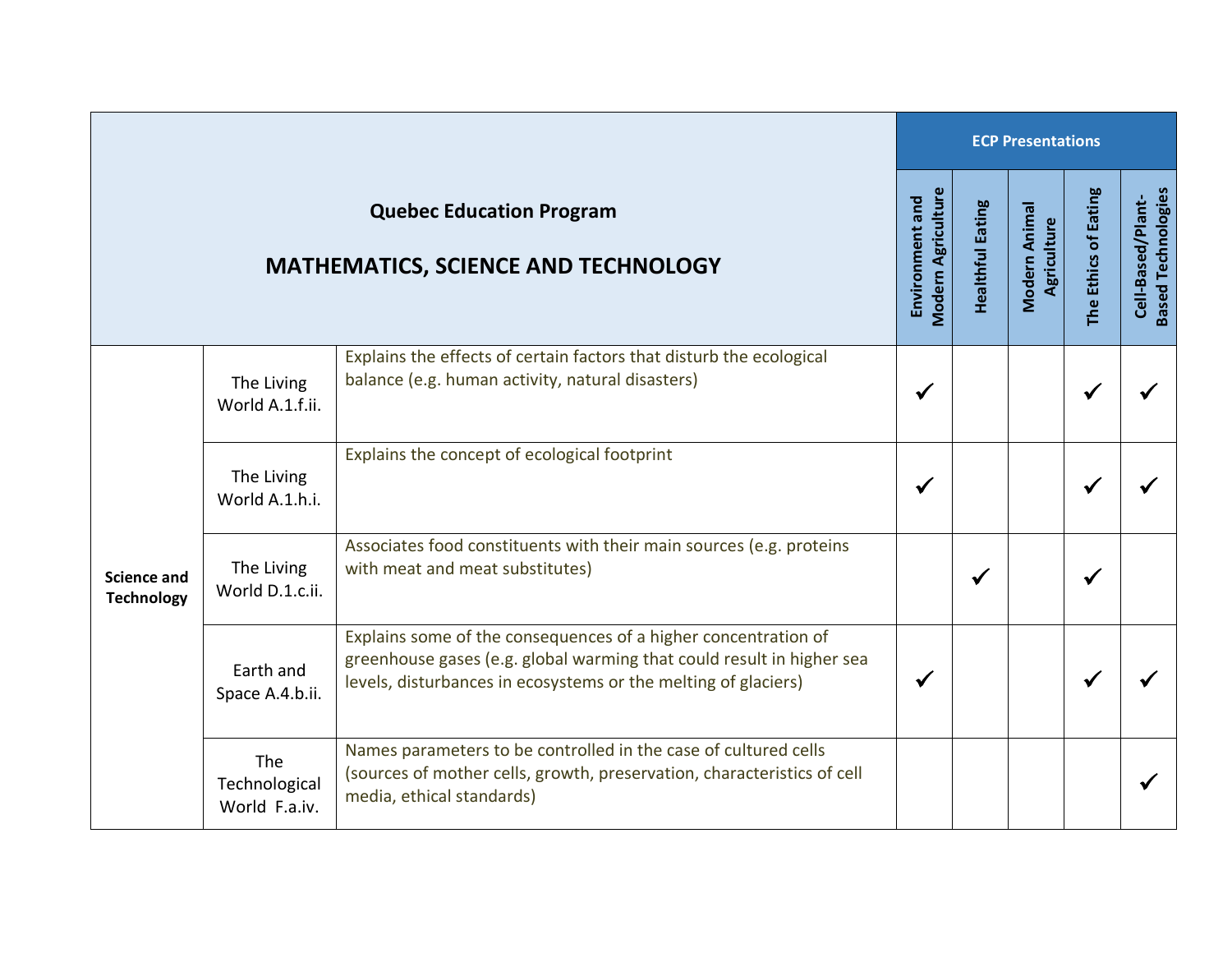| <b>Applied</b><br><b>Science and</b><br><b>Technology</b> | The Living<br>World A.1.e.ii.         | Explains the effects of certain factors that disturb the ecological<br>balance (e.g. human activity, natural disasters)                                                                                   |  |              |  |
|-----------------------------------------------------------|---------------------------------------|-----------------------------------------------------------------------------------------------------------------------------------------------------------------------------------------------------------|--|--------------|--|
|                                                           | The Living<br>World C.1.c.ii.         | Associates food constituents with their main sources (e.g. proteins<br>with meat and meat substitutes)                                                                                                    |  | $\checkmark$ |  |
|                                                           | Earth and<br>Space A.4.b.ii.          | Explains some of the consequences of a higher concentration of<br>greenhouse gases (e.g. global warming that could result in higher sea<br>levels, disturbances in ecosystems or the melting of glaciers) |  |              |  |
|                                                           | The<br>Technological<br>World F.a.iv. | Names parameters to be controlled in the case of cultured cells<br>(sources of mother cells, growth, preservation, characteristics of cell<br>media, ethical standards)                                   |  |              |  |
|                                                           | The Living<br>World A.1.f.ii.         | Explains the effects of certain factors that disturb the ecological<br>balance (e.g. human activity, natural disasters)                                                                                   |  |              |  |
| <b>Environ-</b><br>mental                                 | The Living<br>World A.1.h.i.          | Explains the concept of ecological footprint                                                                                                                                                              |  |              |  |
| <b>Science and</b><br><b>Technology</b>                   | The Living<br>World D.1.c.ii.         | Associates food constituents with their main sources (e.g. proteins<br>with meat and meat substitutes)                                                                                                    |  | $\checkmark$ |  |
|                                                           | The Earth and<br>Space A.2.m.i.       | Explains how human activities contribute to soil depletion                                                                                                                                                |  |              |  |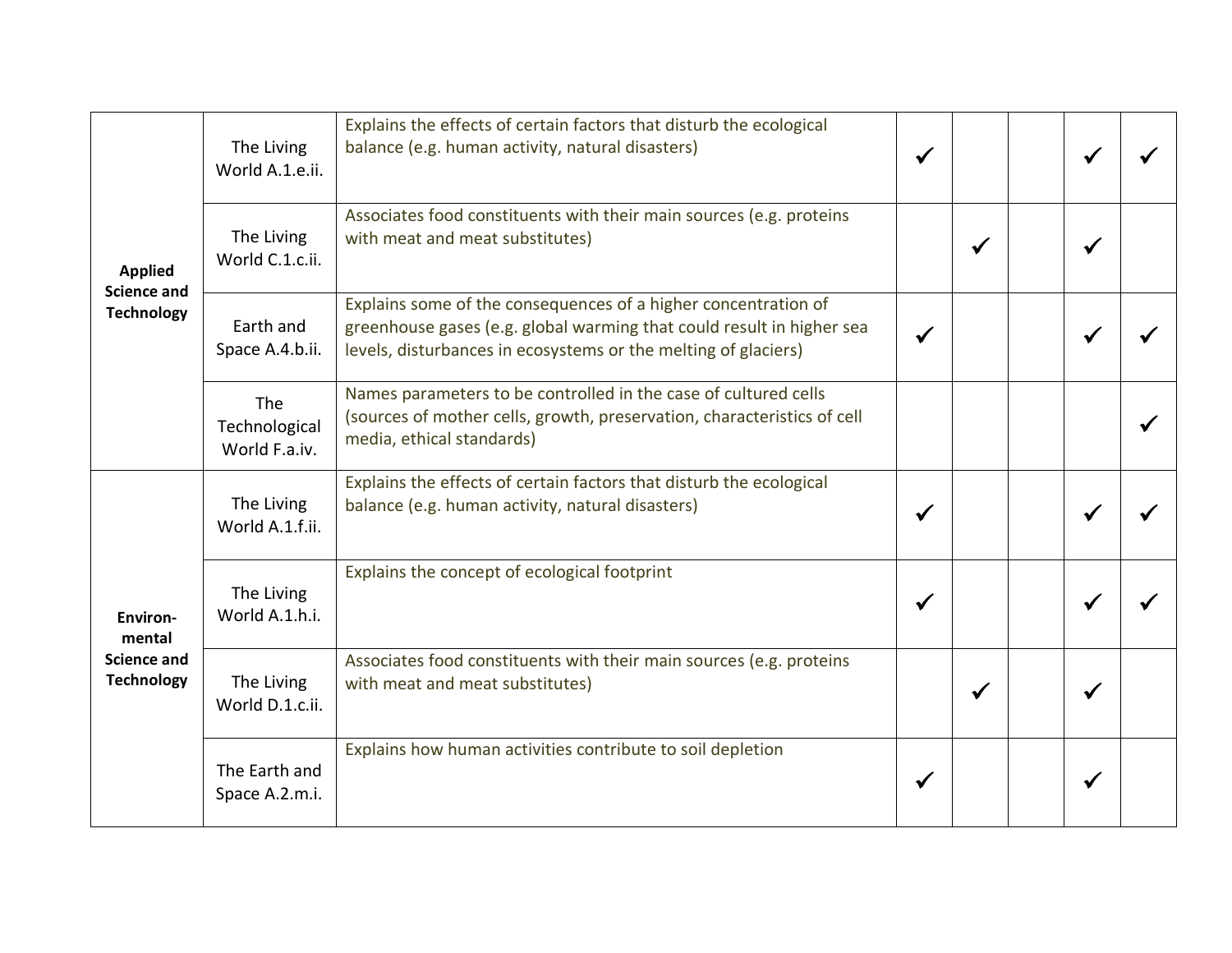| <b>Environ-</b><br>mental<br>Science and<br><b>Technology</b> | The Earth and<br>Space A.4.b.ii.             | Explains some of the consequences of a higher concentration of<br>greenhouse gases (e.g. global warming that could result in higher sea<br>levels, disturbances in ecosystems or the melting of glaciers) |  |   |  |
|---------------------------------------------------------------|----------------------------------------------|-----------------------------------------------------------------------------------------------------------------------------------------------------------------------------------------------------------|--|---|--|
|                                                               | <b>The</b><br>Technological<br>World F.a.iv. | Names parameters to be controlled in the case of cultured cells<br>(sources of mother cells, growth, preservation, characteristics of cell<br>media, ethical standards)                                   |  |   |  |
| <b>Science and</b><br>the<br><b>Environment</b>               | The Living<br>World A.1.e.ii.                | Explains the effects of certain factors that disturb the ecological<br>balance (e.g. human activity, natural disasters)                                                                                   |  |   |  |
|                                                               | The Living<br>World C.1.c.ii.                | Associates food constituents with their main sources (e.g. proteins<br>with meat and meat substitutes)                                                                                                    |  | √ |  |
|                                                               | The Earth and<br>Space A.4.b.ii.             | Explains some of the consequences of a higher concentration of<br>greenhouse gases (e.g. global warming that could result in higher sea<br>levels, disturbances in ecosystems or the melting of glaciers) |  |   |  |
|                                                               | <b>The</b><br>Technological<br>World F.a.iv. | Names parameters to be controlled in the case of cultured cells<br>(sources of mother cells, growth, preservation, characteristics of cell<br>media, ethical standards)                                   |  |   |  |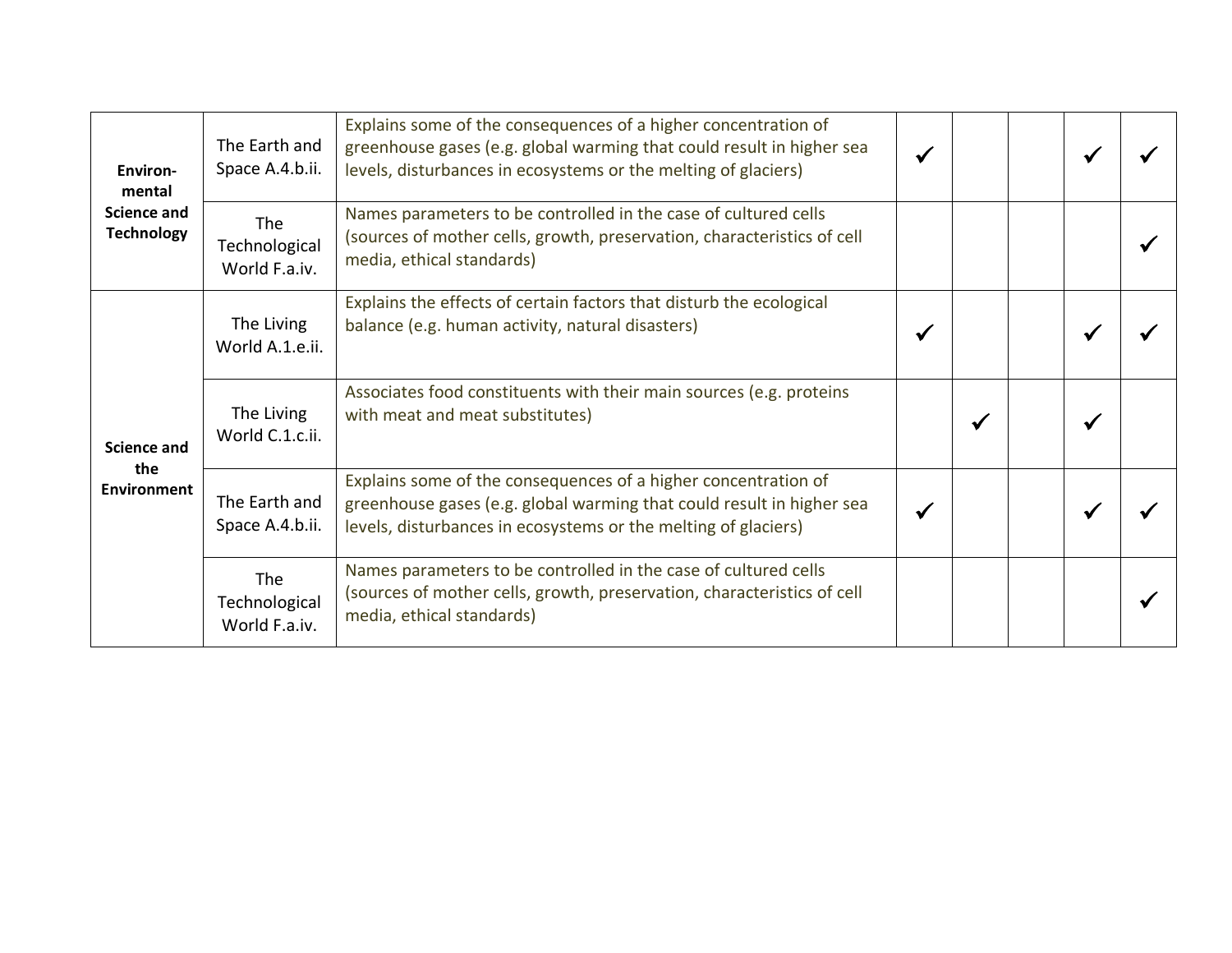|                                                              |        |                                                                                                                                                                                                                                              |                                             | <b>ECP Presentations</b>          |                                 |                         |                                                |  |  |  |
|--------------------------------------------------------------|--------|----------------------------------------------------------------------------------------------------------------------------------------------------------------------------------------------------------------------------------------------|---------------------------------------------|-----------------------------------|---------------------------------|-------------------------|------------------------------------------------|--|--|--|
|                                                              |        | <b>Quebec Education Program</b><br><b>PHYSICAL EDUCATION AND HEALTH</b>                                                                                                                                                                      | Agriculture<br>and<br>Environment<br>Modern | <b>Eating</b><br><b>Healthful</b> | Animal<br>Agriculture<br>Modern | Ethics of Eating<br>The | <b>Based Technologies</b><br>Cell-Based/Plant- |  |  |  |
| Competency<br>3: Adopts a<br>Healthy,<br>Active<br>Lifestyle | C.2.b. | Indicates strategies for making better food choices according to the<br>intensity level of the physical activity (e.g. keeping granola bars in<br>his/her sports bag, bringing along a bottle of water and juice, keeping a<br>food journal) |                                             | $\checkmark$                      |                                 | $\checkmark$            |                                                |  |  |  |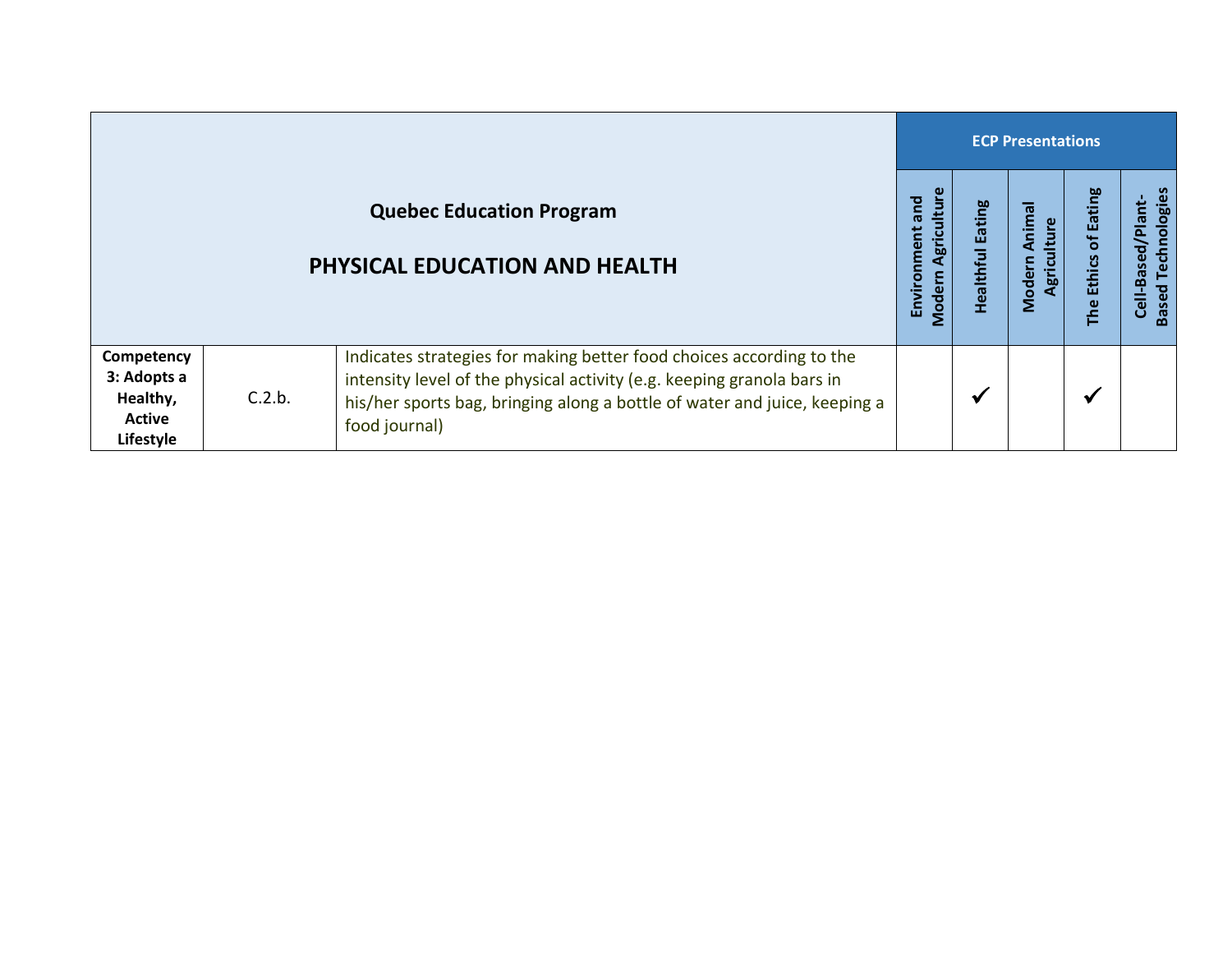|                                                           |                                     |                                                                                                                                                                                                                                                                                                                         | <b>ECP Presentations</b> |                         |                              |                      |                                                |  |  |
|-----------------------------------------------------------|-------------------------------------|-------------------------------------------------------------------------------------------------------------------------------------------------------------------------------------------------------------------------------------------------------------------------------------------------------------------------|--------------------------|-------------------------|------------------------------|----------------------|------------------------------------------------|--|--|
| <b>Quebec Education Program</b><br><b>SOCIAL SCIENCES</b> |                                     |                                                                                                                                                                                                                                                                                                                         |                          | <b>Healthful Eating</b> | Modern Animal<br>Agriculture | The Ethics of Eating | <b>Based Technologies</b><br>Cell-Based/Plant- |  |  |
| Geography                                                 | Regional<br>Territory B.4.b.        | Indicates practices that contribute to the depletion of forest resources<br>in the region studied (e.g. excessive logging in Abitibi-Témiscamingue;<br>development of agricultural land to the detriment of forests in the<br>Amazon)                                                                                   | $\checkmark$             |                         |                              | √                    |                                                |  |  |
|                                                           | Agricultural<br>Territory A.3.a.    | Names the main type of farming practices used in the agricultural<br>territory studied (e.g. intensive farming practices used on small farms<br>in Japan)                                                                                                                                                               |                          |                         |                              |                      |                                                |  |  |
|                                                           | Agricultural<br>Territory A.4.a.    | Explains consequences of certain farming practices for the<br>environment (e.g. intensive fruit tree cultivation requires the use of<br>strong fertilizers, which contributes to soil nutrient depletion; annual<br>irrigation of vegetable crops requires large amounts of water, which<br>reduces groundwater levels) | $\checkmark$             |                         |                              |                      |                                                |  |  |
|                                                           | Agricultural<br>Territory<br>A.4.d. | Indicates measures taken to limit the environmental impact of farming<br>practices (e.g. passing laws to regulate farming practices; defining<br>riparian strips; reforesting shorelines)                                                                                                                               |                          |                         |                              |                      |                                                |  |  |